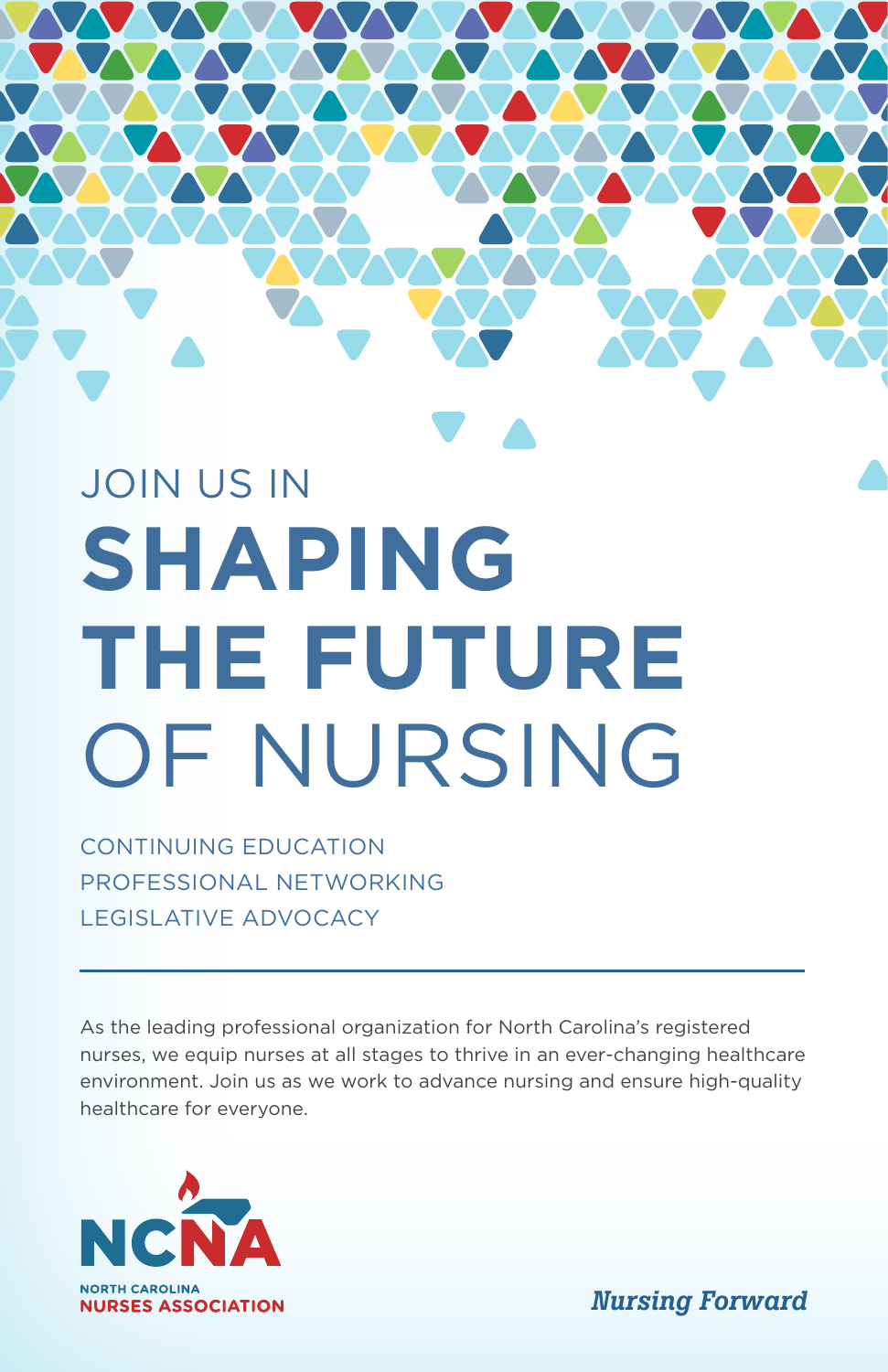#### **EDUCATION**

Advance your career with continuing nursing education. NCNA helps nurses in all areas of practice to grow their skills and increase their knowledge through meetings, workshops, retreats, symposiums and conferences. NCNA is an accredited provider of continuing nursing education by the American Nurses Credentialing Center (ANCC), which allows you to earn valuable contact hours – often at reduced member prices.

#### **NETWORKING**

We bring nurses together to build stronger networks. Our statewide and local meetings all over North Carolina give you the chance to find mentors, get career advice, develop leadership skills and discuss issues that affect you now and in the future. Make new connections and learn from other nurses' experiences.

#### **LEGISLATIVE ADVOCACY**

We advocate for you and our profession. No matter what area of practice you work in, you know that nursing laws can change rapidly with wide-reaching impact. That's why you'll appreciate having an ally at the state legislature protecting and promoting the issues that matter to you.

## DISCOVER THE REWARDS OF  $-$  NCNA  $-$ MEMBERSHIP

#### **INFORMATION**

NCNA helps keep you up to date on issues affecting the nursing profession. Members have access to a wide variety of newsletters, journals and online resources, including:

- • *Tar Heel Nurse*, the official publication of NCNA, published quarterly
- • *INSIDE NCNA*, our monthly electronic newsletter
- APRN electronic updates, sent monthly
- NCNA's official website **www.ncnurses.org** – with searchable archives of publications and documents, many available exclusively to members
- • *American Nurse Today* and *The American Nurse*, available to nurses with dual membership in NCNA and the American Nurses Association (ANA)

#### **DISCOUNTS**

Save money on the things that matter. All NCNA members enjoy discounts on:

- ANCC certifications (requires full NCNA/ANA membership)
- Professional liability insurance
- Auto insurance
- Uniforms, scrubs, lab coats and medical instruments

#### **PRACTICE ADVANCEMENT**

When you let your voice be heard, you can help bring positive recognition to the profession and advocate for improved patient care. NCNA members have the chance to participate in specialty councils where you can discuss the evolution of healthcare as it relates to the profession of nursing.

#### **SCHOLARSHIPS**

Want to further your education but lack the funding? Our members receive preference in the thousands of dollars in scholarships distributed annually by NCNA's Foundation for Nursing.

Advance your career. Advance your professional development. Advocate for your profession. *Join us today!*

www.ncnurses.org | 1-800-626-2153 | RNs@ncnurses.org